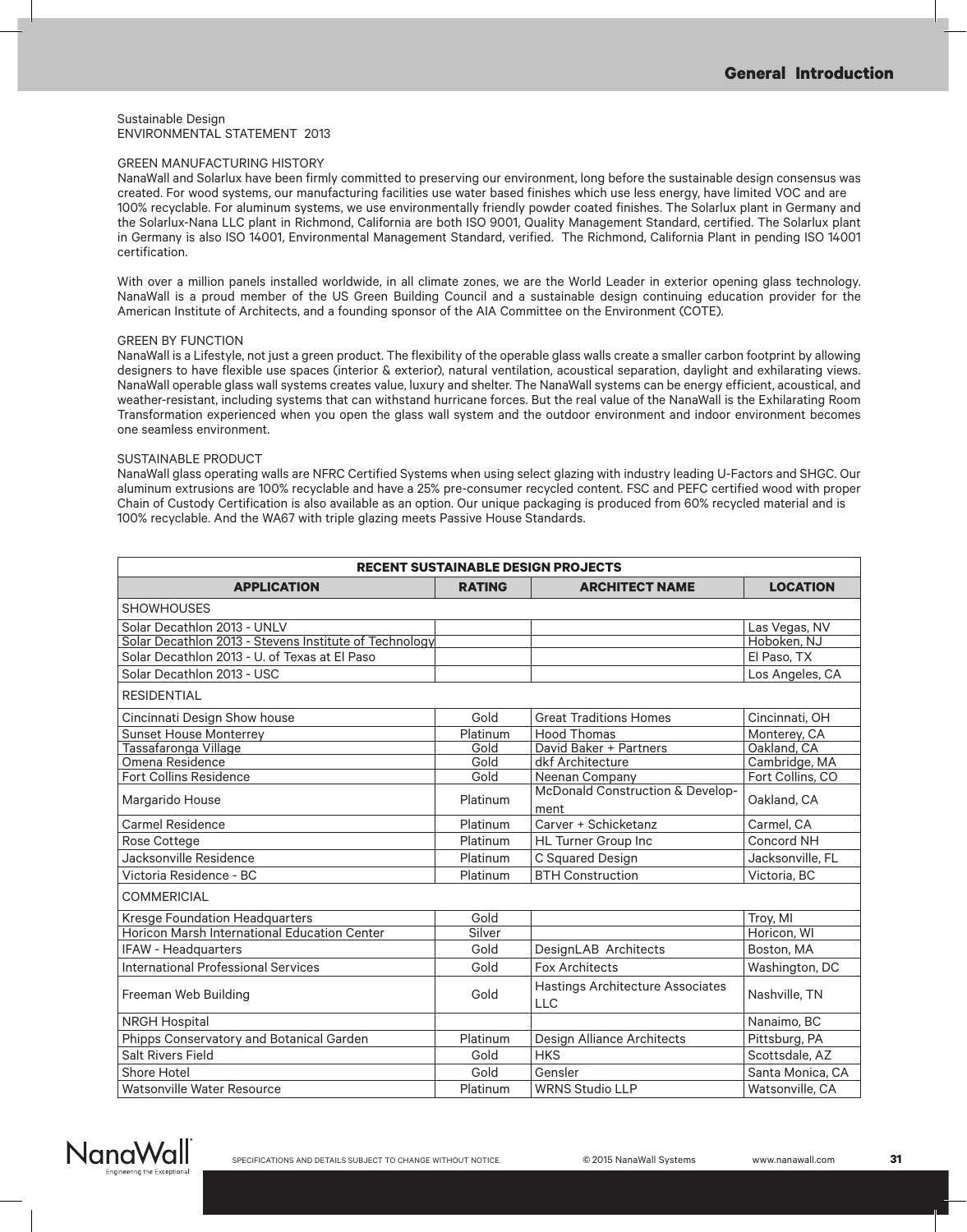## LEED for HOMES VERSION 2008/2010 HOW NANAWALL PRODUCTS MAY CONTRIBUTE

The purpose of this document is to help residential designers and builders achieve the highest possible energy efficiency for housing or homes. Our products are capable of meeting the testing guidelines of the National Fenestration Rating Council, the ANSI ICC 700-2008 and the Energy Star program. The following will show you how to maximize project LEED credits using our products to help obtain maximum points under the LEED for Homes program. LEED is a consensus based standard useful for managing the development of environmentally responsible buildings. A LEED for Homes certified home must obtain a minimum of 45 points out of 136 (Silver 60 pt, Gold 75 pt, Platinum 90 pt). Additional benefits can include Tax and utility rebates, along with marketing incentives. More information is available through the USGBC @ www.usgbc.org.

EA 1: OPTIMIZE ENERGY PERFORMANCE (1-34 points) NANAWALL SOLUTIONS: NanaWall Operable Glass Walls are available in various glazing options with NFRC ratings that meet Energy Star door performance levels including U-Factors as low as 0.17 and a SHGC of 0.21. Please see product structural and thermal performance data on website for specific product performance.

## EA 4 : WINDOWS - PRESCRIPTIVE PATH (1-3 points) (Alt to EA1 above)

NANAWALL SOLUTIONS: NanaWall Operable Glass Walls meets the 4.1 Good Windows prerequisites and also qualifies for Exceptional Windows (3 credits). WA67 is available in triple glazing with argon fill, which has a U-Factor of 0.17 and SHGC of 0.26. WD66 is available in triple glazing with U-Factor of 0.19 and SHGC of 0.29. SL70 with Heat Mirror TC88 glass with Krypton fill has a U-Factor of 0.26 and SHGC of 0.21 or with triple insulated Low E glass with argon fill, which has a U-Factor of 0.29 and SHGC of 0.24.

For hurricane prone coastal areas and weather resistance, choose SL73 with double insulated Impact Low-E Glass on two surfaces with argon fill, which has a U-Factor of 0.32 and SHGC of 0.25, but has the additional protection of Impact Resistance for hurricanes. SL73 meets the Florida Building Code and Dade County for Impact for Missile D test standard.

### MR 2 : ENVIRONMENTALLY PREFERABLE PRODUCT Prerequisite 0.25 point.

Prerequisite + 30% of credits 0.5 point,

Prerequisite + 60% of credits 1 point.

Tropical wood, when used, must be FSC /certified Recycled content can be from any USGBC recognized certification scheme.

NANAWALL SOLUTIONS: NanaWall Red Meranti, European Pine, Spruce and Oak are available to be upgraded as FSC certified wood. Depending on the wood selected, potential contributions include: forestry specialty conservation value, reforestation, timber procurement, economic viability, training and research. NanaWall/Solarlux holds FSC Chain of Custody Certification (certificate SGS-COC-008117). Although not eligible for LEED 2009 credit, NanaWall's Douglas Fir wood has PEFC Chain of Custody Certification (certificate SGS/COC-1188). Both FSC and PEFC certified wood are documented from the certified forest to the end user in a controlled "Chain of Custody" independently verified for adherence to FSC/PEFC standards.

ID 3: INNOVATION OR REGIONAL DESIGN (1-4 points) NANAWALL SOLUTIONS: NanaWall Operable Glass Walls provide a direct connection to the outdoors, views, occupancy well-being while reducing energy at exemplary levels exceeding Energy Star. Designers are able to reduce the carbon footprint by decreasing the size of the home, while creating flexibility for a larger living space. NanaWall systems also increase the daylight available to the home, thus reducing the need for artificial lighting.



LEED Certified The New American Green Design Home LEED Silver University of Washington Horticultural Center



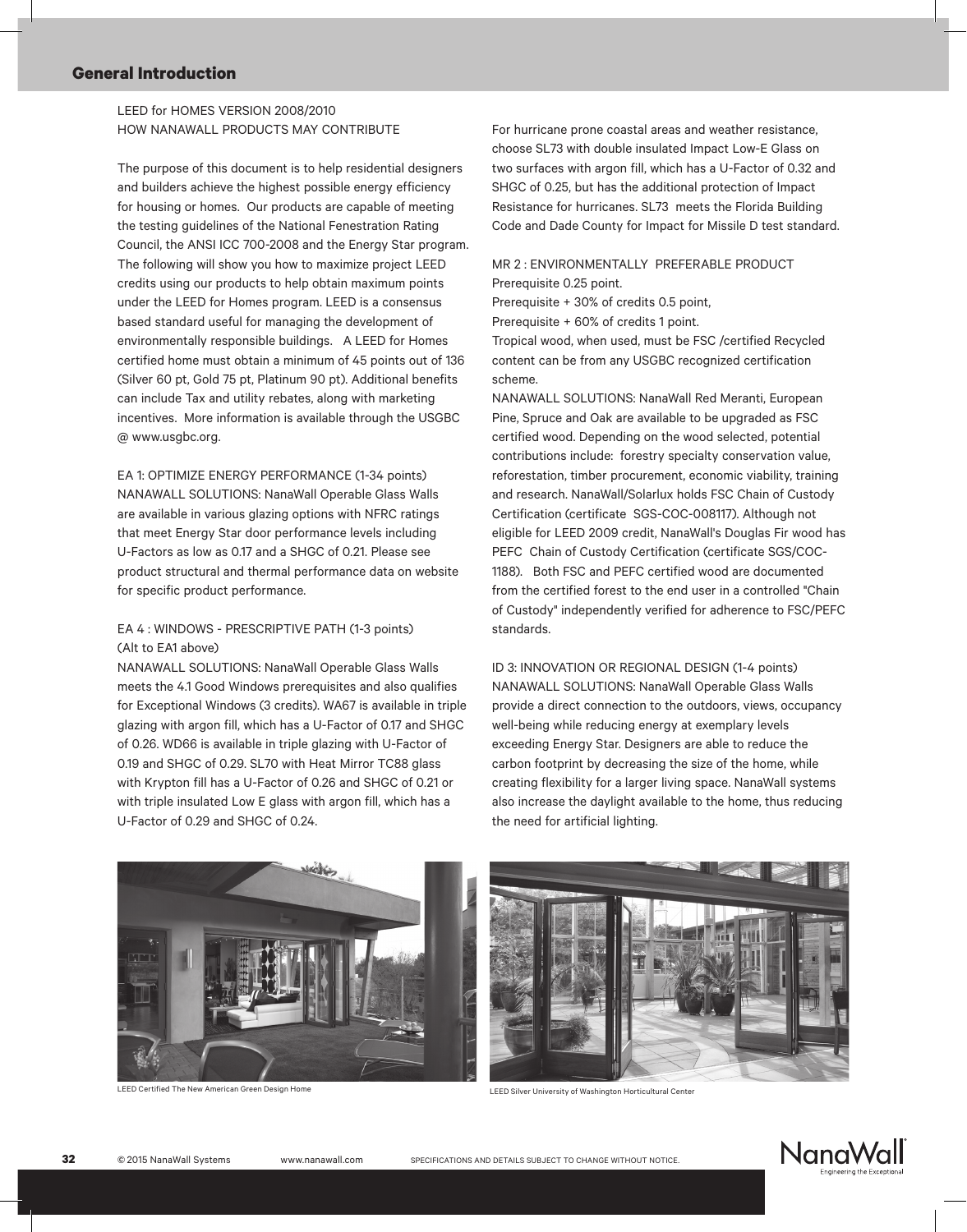# **NATIONAL GREEN BUILDING STANDARD (ANSI ICC-700-2008)**

HOW NANAWALL PRODUCTS MAY CONTRIBUTE

Overview: The National Green Building Standard™ (ANSI ICC-700) is verified by Accredited Verifiers via the NAHB Research Center. It is the industry standard for residential, multi-family / mixed use and renovation projects. Performance Levels for Points are : Bronze (222), Silver (406), Gold (558) and Emerald (697). Projects must meet a minimum threshold in each of Lot Design, Resource Efficiency, Energy Efficiency, Indoor Environmental Quality & Operation/Maintenance/ Education of Building Owner. The Green Remodel Path awards performance levels for reduction of energy and water by 20%, 34%, 43% and 50% for each of the color designations. Builders/ developers seeking certification via the NGBS may apply via www.NAHBGreen.org website and use the "Green Scoring Tool" to see if the home qualifies/apply for verification.

#### 606 RENEWABLE MATERIALS

Intent: Building materials derived from renewable resources 606.2 Wood purchased for NanaWall products available that are certified by ATFS, CSA, FSC, PEFC or SFI.

#### 606.2(2) Major Elements (4 points)

NANAWALL SOLUTIONS: NanaWall woods from sustainable forestry practices include Red Meranti, European Pine, Spruce, Oak and Douglas Fir. Wood makes up approximately 20-30% of the weight of the product (depending on size) and up to 20% of the cost. Forestry source is available for verification process.

#### 610.1 INNOVATIVE PRACTICES

(Manufacturer's environmental management systems)

Intent: Production facility is ISO 14001 certified or equivalent. Product(s) is 1 percent or more of total building cost. (1 point per %).

NANAWALL Solutions: NanaWall / Solarlux both use waterbased (wood) and powdercoated (aluminum) paints, and are completely recycled during the manufacturing process. NanaWall has purchased from sustainable forest for over 15 years. Our innovative packaging is completely recyclable. ISO practices are a way of life for NanaWall. See Section 606 for estimating percent of building cost.

#### 701.4.4.1 FENESTRATION:

Intent: Meets Energy Star values for U-Factor and SHGC (Mandatory) Table 701.4.4.1

MAXIMUM FENESTRATION SPECIFICATIONS Exterior Doors

| Climate Zone | U-Factor | <b>SHGC</b> |  |
|--------------|----------|-------------|--|
| Αll          | & 0.32   | < 0.30      |  |

NANAWALL Solutions:

NanaWall Operable Glass Walls qualify for Enhanced windows (10- 12 credits). NanaWall Operable Glass Walls are available in various glazing options that have NFRC ratings that exceed the Energy Star door performance levels.

Please refer to specific product Performance pages in the binder or on the website for latest information.

Nanawall Operable Glass Walls allow natural sunlight to illuminate interiors, saving energy with passive solar, building orientation and reduced demand on artificial lighting. High performance windows are able to significantly reduce the energy loss through the building envelope. Not only does a high thermal resistance or low U-factor reduce heating loss but the low shading coefficient (SHGC) reduces solar gain and thereby cooling loads. The high visible light transmittance (VT) of glass doors can help reduce lighting loads by allowing more daylight.

NanaWall products can meet Energy Star performance levels, depending on product selected. By using performance simulation modeling it is possible to demonstrate that certain NanaWall Operable Glass Walls are able to alter the simulation model by 8-10%, depending on size and solar orientation.

For coastal areas and extreme weather resistance, choose SL73 with double insulated Impact Low-E Glass on 2 surfaces with argon fill, which has a U-Factor of 0.32 and SHGC of 0.25 but has the additional protection of Impact Resistance for hurricanes. Tested per Florida Building Code and Dade County for Impact for Missile D.

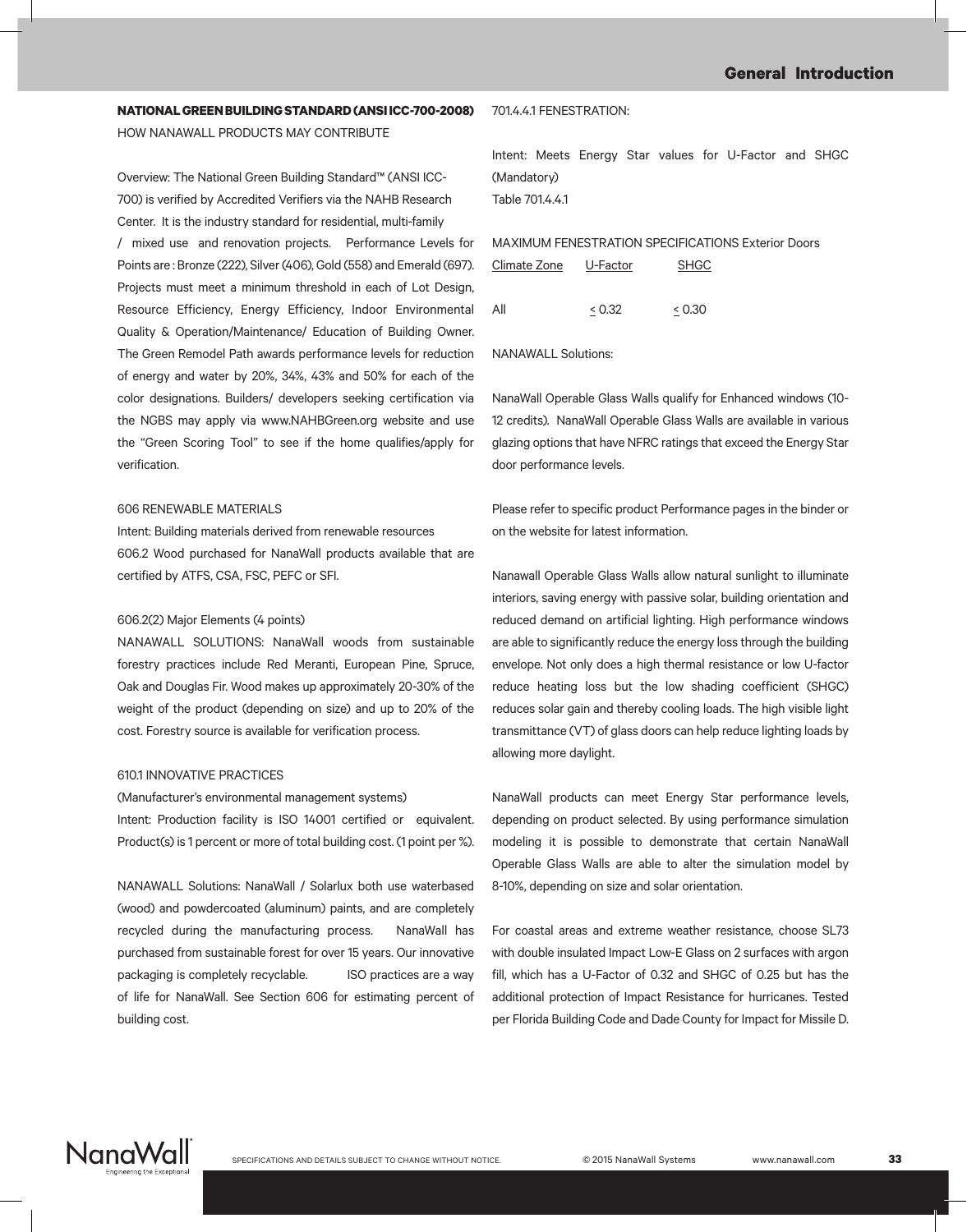#### LEED 2009 FOR SCHOOLS New Construction & Major Renovations

The purpose of this document is to help professional designers achieve the highest possible energy efficiency in their building projects. NanaWall product systems can meet testing guidelines of the National Fenestration Rating Council. The following will show you how to maximize project LEED credits through the use of our products to help obtain up to 30 points under the United States Green Building Council's (USGBC) Leadership in Energy and Environmental Design (LEED) for New Construction Program or Existing Building Program. LEED is a consensus based standard useful to manage the development of environmentally responsible buildings. For New Construction, points are awarded in Sustainable Sites, Water Efficiency, Energy & Atmosphere, Materials and Resources, Indoor Environmental Quality and Innovation in Design. A LEED NC certified project must obtain a minimum rating of 40 to become certified: certified 40-49, Silver 50-59, Gold 60-79, Platinum 80+ out of 110). Additional information is available through the USGBC @ www.usgbc.org.

All product specifications, Thermal and Performance testing for specific product applications should be obtained from the nanawall.com website or by contacting NanaWall Technical Support info@nanawall.com

# SS CR 8: LIGHT POLLUTION REDUCTION (1 point) CREDIT & INTENT

- Minimize light trespass from the building at night, power to be reduced by 50% or glazing to be shielded.
- Improve visibility through glare reduction.

#### NANAWALL SOLUTIONS

- • Visible light transmission parameters are controlled by glazing and color selection. Interior blinds, glass treatments and
- switchable glass options are available.
- • It may be possible to obtain SS Cr 8 by incorporating select NanaWall products into the building's envelope.

# EA CR 1: OPTIMIZE ENERGY PERFORMANCE (1-19 points) (PRESCRIPTIVE 1-3 points) CREDIT & INTENT

• Design project to comply with ASHRAE 90.1-2007 Option 1: Whole Building Simulation to reduce process & non-process loads by 12% (1 point) to 48% (19 points) over ASHRAE 90.1-2007. Projects in California may use Title 24, 2005, Part 6.

• Option 2: Prescriptive Path: Small buildings may demonstrate compliance with ASHRAE for K-12 Schools (1 point). Prescriptive compliance path using "Advanced Buildings Core Performance" Guide may claim 1 point, plus 2 additional points for implementing Enhanced Performance strategies listed in Section 3.

#### NANAWALL SOLUTIONS

• NanaWall products allow natural sunlight to illuminate interiors, saving energy with passive solar heat, natural daylighting, and when open, natural ventilation, reducing the demand on HVAC systems and artificial lighting. High performance windows are able to significantly reduce the energy loss through the building envelope. Not only does a high thermal resistance / low U-Factor reduce heating loss, but a low shading coefficient (SHGC) reduces solar gain and cooling loads. A high visible light transmittance (VT) can help reduce lighting loads by contributing more useful daylight.

- • NanaWall products can meet Energy Star performance requirements, depending on product selected.
- • Potential energy saving strategies include designing the building envelope, HVAC, lighting, and other systems to maximize performance. High performance doors and windows are able to improve the insulative value (which can reduce energy loss)

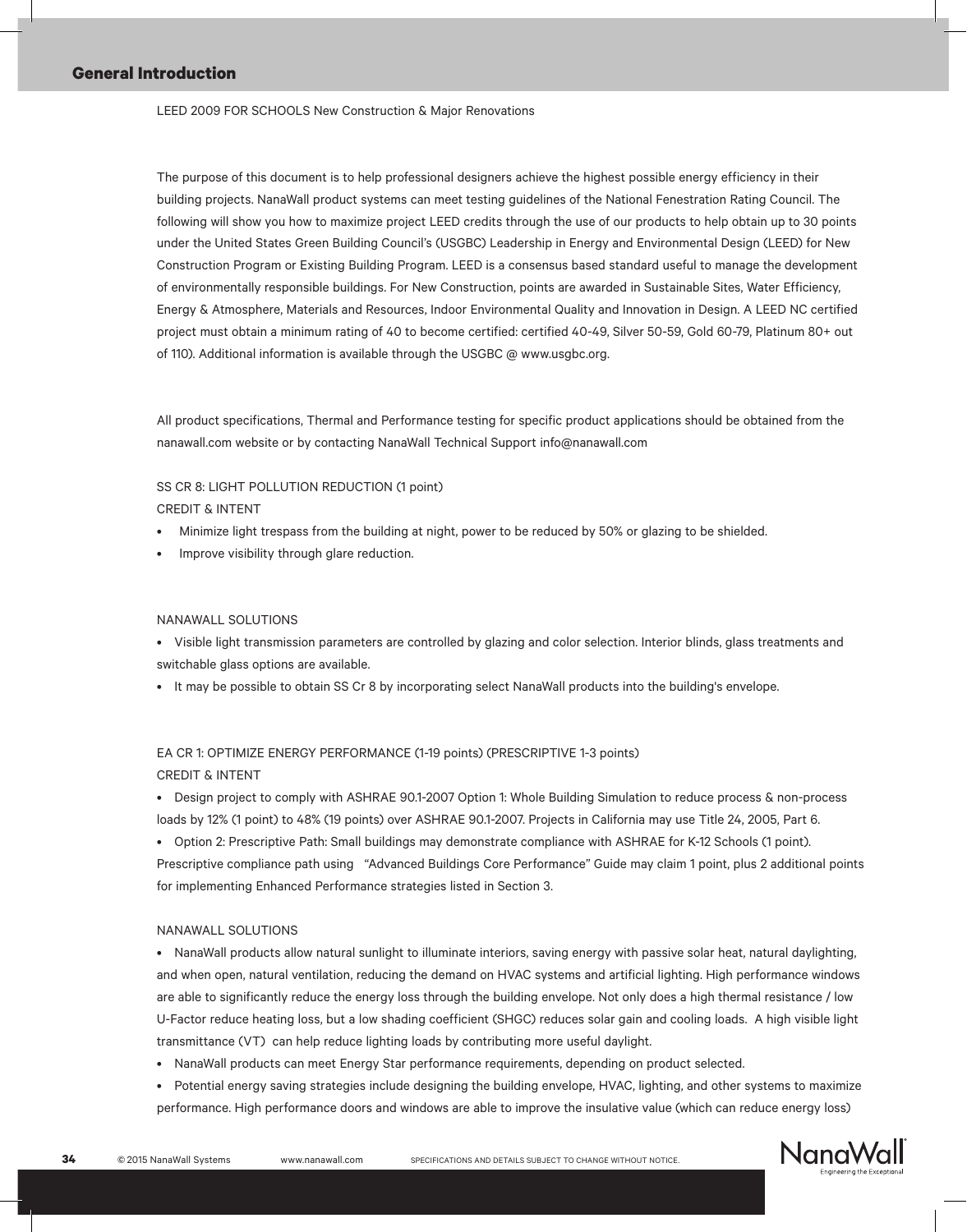of the building envelope. Low solar heat gain glazings, such as those used in NanaWall, reduce direct and indirect solar gain from the sun, thereby reducing air conditioning loads.

## MR CR 1.1: BUILDING REUSE—MAINTAIN EXISTING WALLS, FLOORS AND ROOF (1-2 points) CREDIT & INTENT

• To extend the life cycle of existing building stock, conserve resources, retain cultural resources, reduce waste and reduce environmental impacts of new buildings as they relate to materials manufacturing and transport.

### NANAWALL SOLUTIONS

• Existing NanaWall exterior wall systems, not demolished in a renovation project, are reused in place

# MR CR 1.2: BUILDING REUSE—MAINTAIN INTERIOR NONSTRUCTURAL ELEMENTS (1 point) CREDIT & INTENT

• To extend the life cycle of existing building stock, conserve resources, retain cultural resources, reduce waste and reduce environmental impacts of new buildings as they relate to materials manufacturing and transport.

### NANAWALL SOLUTIONS

• Existing NanaWall interior wall systems, not demolished in a renovation project, are reused in place.

# MR CR 2.1 / 2.2: CONSTRUCTION WASTE MANAGEMENT (1 or 2 points) CREDIT & INTENT

• Divert construction waste/ recycle from landfills, 50% (1 point), 75% (2 points)

### NANAWALL SOLUTIONS

• NanaWall cardboard shipping crates are made of 60% recycled material, and are 100% recyclable.

# MR CR 3: MATERIALS REUSE (1–2 points)

CREDIT & INTENT

• To reuse building materials and products to reduce demand for virgin materials and reduce waste, thereby lessening impacts associated with the extraction and processing of virgin resources.

### NANAWALL SOLUTIONS

• NanaWall's components easily disassemble and reassemble to "Use as salvaged... or reused materials."

# MR CR 5.1 / 5.2: REGIONAL MATERIALS (1 point for 10% value; 2 points for 20% value) CREDIT & INTENT:

• Provide materials that are manufactured and extracted within a 500 mile (805 km) radius or the project.

## NANAWALL SOLUTIONS

• NanaWall manufactures SL45, SL60, SL70, SL73 and HSW45 products in Richmond, CA 94801.

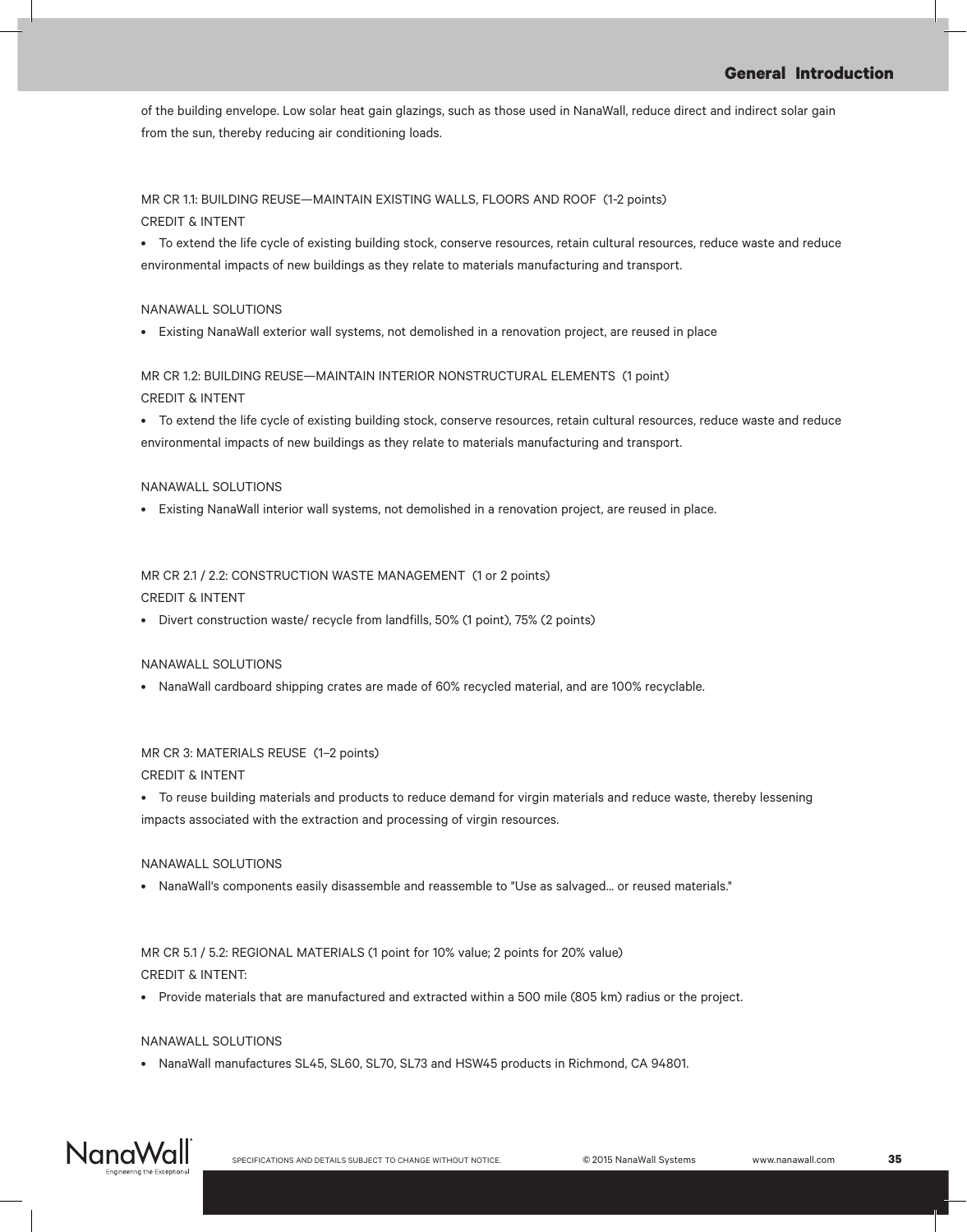MR CR 7: CERTIFIED WOOD, 1 POINT CREDIT & INTENT

• Provide 50% of the wood (based on cost) used on the project are certified in accordance with the USGBC Forest Certification Benchmark. Categories include: Governance, Forest Standard Substance, Chain of Custody & Labeling, and Accreditation & Certification

#### NANAWALL SOLUTIONS

• NanaWall Red Meranti, European Pine, Spruce and Oak are available as FSC certified wood. Depending on the wood selected, potential contributions include: forestry specialty conservation value, reforestation, timber procurement, economic viability, training and research. NanaWall/ Solarlux holds FSC Chain of Custody Certification (certificate SGS-COC-008117).

 Although not eligible for LEED 2009 credit, NanaWall's Douglas Fir wood holds PEFC Chain of Custody Certification (certificate SGS/COC-1188). Both FSC and PEFC certified wood are documented from the certified forest to the end user in a controlled "Chain of Custody" that has been independently verified for adherence to FSC/PEFC standards.

#### IEQ CR 2: INCREASED VENTILATION, 1 point

CREDIT & INTENT

• Provide additional outdoor ventilation via mechanical or natural ventilation systems.

### NANAWALL SOLUTIONS

• NanaWall Operable Glass Walls provide natural ventilation in its open state, assisting in the required natural ventilation to 90% of the occupied spaces per ASHRAE 62.1-2007.

# IEQ CR 8.1: DAYLIGHT AND VIEWS: DAYLIGHT 1-3 point CREDIT & INTENT

- • Provide for the building occupants a connection between indoor spaces and the outdoors through the introduction of daylight and views in 75%/90% of the regularly occupied spaces.
- • Option 1: Simulation
- • Option 2: Prescriptive: Provide side and top lighting to achieve 25 footcandles in at least 75% (1 point) and 90% (2 points)

#### NANAWALL SOLUTIONS

• NanaWall Operable Glass Walls provide a view for the entire wall, not just a small-framed window (2% minimum glazing), creating more interior daylight. Strategies to consider include building orientation, increased building perimeter, and visible light transmittance (VT) increase as part of the window to floor area ratio (WFR) and use of high performance glazing. NanaWall systems under 70% of the ceiling height qualify for Top-Lighting Zone under the Prescriptive Method.

### IEQ CR 8.2: DAYLIGHT AND VIEWS: VIEWS 1 point

#### CREDIT & INTENT

• Achieve direct line of sight to the outdoor environment via perimeter vision glazing between 30" and 90"above finish floor for building occupants in 90% of all regularly occupied spaces perimeter vision glazing.

#### NANAWALL SOLUTIONS

• NanaWall systems offer a full wall with exterior views when closed, and the flexibility to completely open for a direct/ interactive connection with the exterior environment.

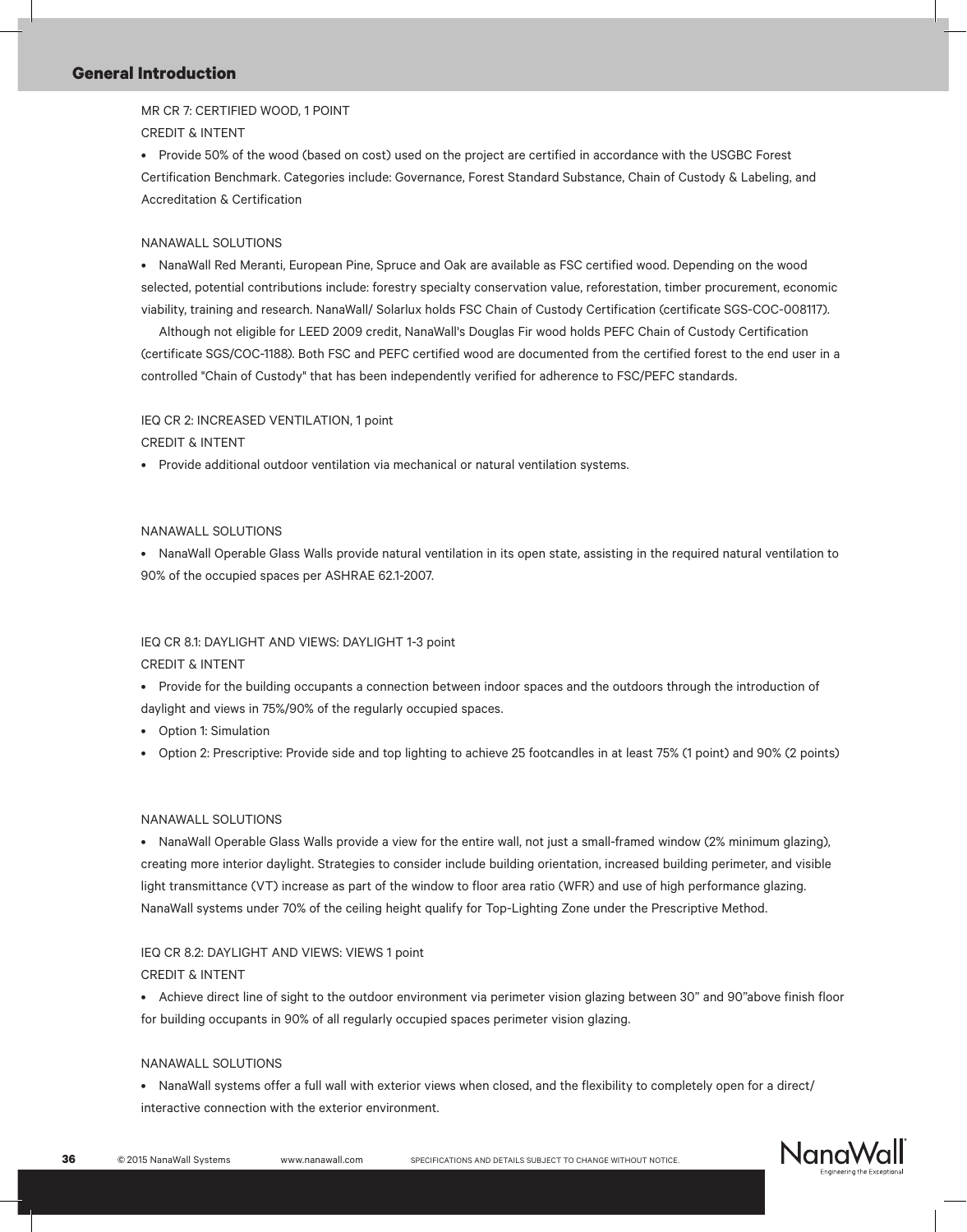IEQ CR 9: ENHANCED ACOUSTICAL PERFORMANCE, 1 point CREDIT & INTENT

• Design classrooms and other core learning spaces to meet the Reverberation Time (RT) and Impact Insulation Class (IIC) requirements of ANSI Standard S12.60-2002, Acoustical Performance Criteria, Design Requirements and Guidelines for Schools. Also design classrooms and other core learning spaces to meet the Sound Transmission Class (STC requirements, excepting windows, which must meet an STC rating of at least 35.

#### NANAWALL SOLUTIONS

• NanaWall Operable Glass Wall SL60, SL70 and SL80/81, with specialty laminated insulated glazing can achieve an STC rating of up to 43 and an OITC rating of 32. They are sealed/ weather-resistant suitable for exterior use, but in interior applications can provide flexible classroom space and minimum sound transmission. HSW60 with specialty laminated insulated glazing can achieve an STC of up to 43. WD65 and SL45 with specialty glazing have an STC of 36-38. Designers can achieve the maximum threshold under Option 1: Using the methodology described in Standard S12.60-2002, achieve a maximum unoccupied background noise level in classrooms and other primary learning spaces.

# ID CR 1: INNOVATION (1-4 pt) CREDIT & INTENT

- • Exemplary energy performance, school as teaching tool, or integrations of sustainable features not included above.
- Path 1: Innovation in Design (1-4 pt) Measurable environmental performance.

• Path 2: Exemplary Performance (1-3 pt) Exemplary Performance in existing category for the next higher incremental percentage.

#### NANAWALL SOLUTIONS

• NanaWall products not only exceed thermal performance at levels eligible for exemplary credit, but also provide innovative ways for operable glass walls that can provide increased ventilation, thermal comfort while decreasing the need for grid based power.

• NanaWall Operable Glass Walls placed strategically can achieve daylighting in 95% of occupied spaces and may qualify for

#### Exemplary Performance.

• NanaWall products allow the designer to create a smaller carbon footprint by using smaller square footage. The Operable glass wall allows the design of combination indoor-outdoor spaces, divisions of classroom into multiple spaces, enhanced acoustical performance, ventilation, thermal comfort and daylighting all in one product

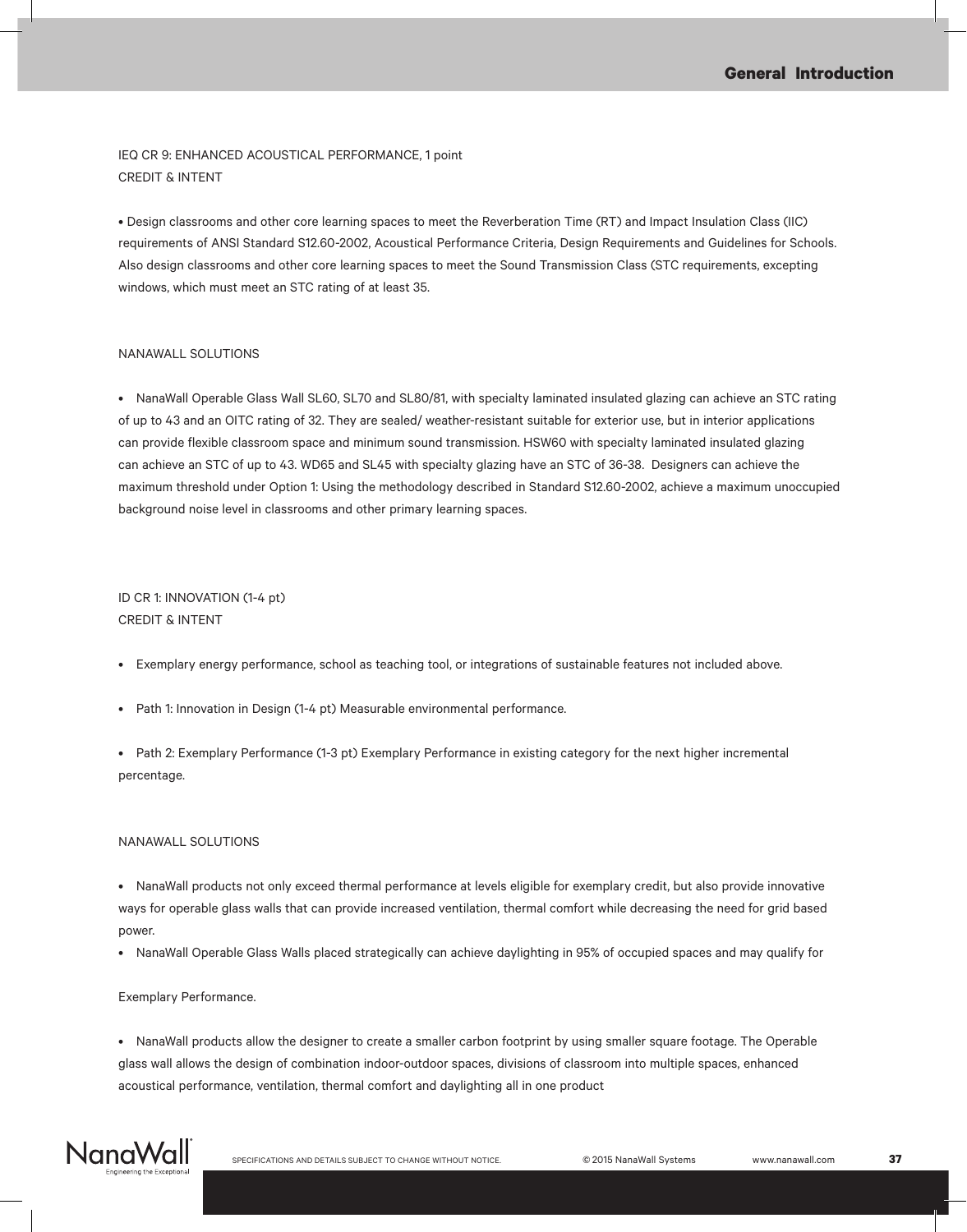LEED 2009 For New Construction & Major Renovations (NCMR)

- The purpose of this document is to help professional designers achieve the highest possible energy efficiency in their building projects. NanaWall product systems can meet testing guidelines of the National Fenestration Rating Council. The following will show you how to maximize project LEED credits through the use of our products to help obtain up to 30 points under the United States Green Building Council's (USGBC) Leadership in Energy and Environmental Design (LEED) for New Construction Program or Existing Building Program. LEED is a consensus based standard useful to manage the development of environmentally responsible buildings. For New Construction, points are awarded in Sustainable Sites, Water Efficiency, Energy & Atmosphere, Materials and Resources, Indoor Environmental Quality and Innovation in Design. A LEED NC certified project must obtain a minimum rating of 40 to become certified: certified 40-49, Silver 50-59, Gold 60-79, Platinum 80+ out of 110). Additional information is available through the USGBC @ www.usgbc.org.
- All product specifications, Thermal and Performance testing for specific product applications should be obtained from the nanawall.com website or by contacting NanaWall Technical Support info@nanawall.com

## SS CR 8: LIGHT POLLUTION REDUCTION, 1 POINT CREDIT & INTENT

- Minimize light trespass from the building at night, power to be reduced by 50% or glazing to be shielded.
- Improve visibility through glare reduction.

### NANAWALL SOLUTIONS

- • Visible light transmission (VT) parameters are controlled by glazing and color selection. Interior blinds, glass treatments, and switchable glass options are available.
- It may be possible to obtain SS Cr 8 by incorporating select NanaWall products into the building's envelope.

# EA CR 1: OPTIMIZE ENERGY PERFORMANCE, 1-19 POINTS (PRESCRIPTIVE 1+ 1-3 PT) CREDIT & INTENT

- Design project to comply with ASHRAE 90.1-2007 Option 1: Whole Building Simulation to reduce process & non-process loads by 12 (1 point) -48% (19 point) over ASHRAE 90.1-2007. Projects in California may use Title 24, 2005, Part 6.
- • Option 2: Prescriptive Path: Small buildings may demonstrate compliance with ASHRAE for Small Buildings 2004, ASHRAE for Small Retail 2006 or ASHRAE for Small Warehouses 2008 for 1 point. Prescriptive compliance path using "Advanced Buildings Core Performance" Guide may claim 1 point, plus 2 additional points for implementing Enhanced Performance strategies listed in Section 3.

### NANAWALL SOLUTIONS

- NanaWall products allow natural sunlight to illuminate interiors, saving energy with passive solar heat, natural daylighting and when open, natural ventilation reducing demands on HVAC systems and artificial lighting. High performance windows are able to significantly reduce the energy loss through the building envelope. Not only does a high thermal resistance / low U-Factor reduce heating loss, but a low shading coefficient (SHGC) reduces solar gain and thereby cooling loads. A high visible light transmittance (VT) can help reduce lighting loads by contributing more useful daylight.
- NanaWall products meet Energy Star performance requirements, depending on product selected.
- Potential energy saving strategies include designing the building envelope, HVAC, lighting, and other systems to maximize system performance. High performance doors and windows are able to improve the insulative value (which can reduce

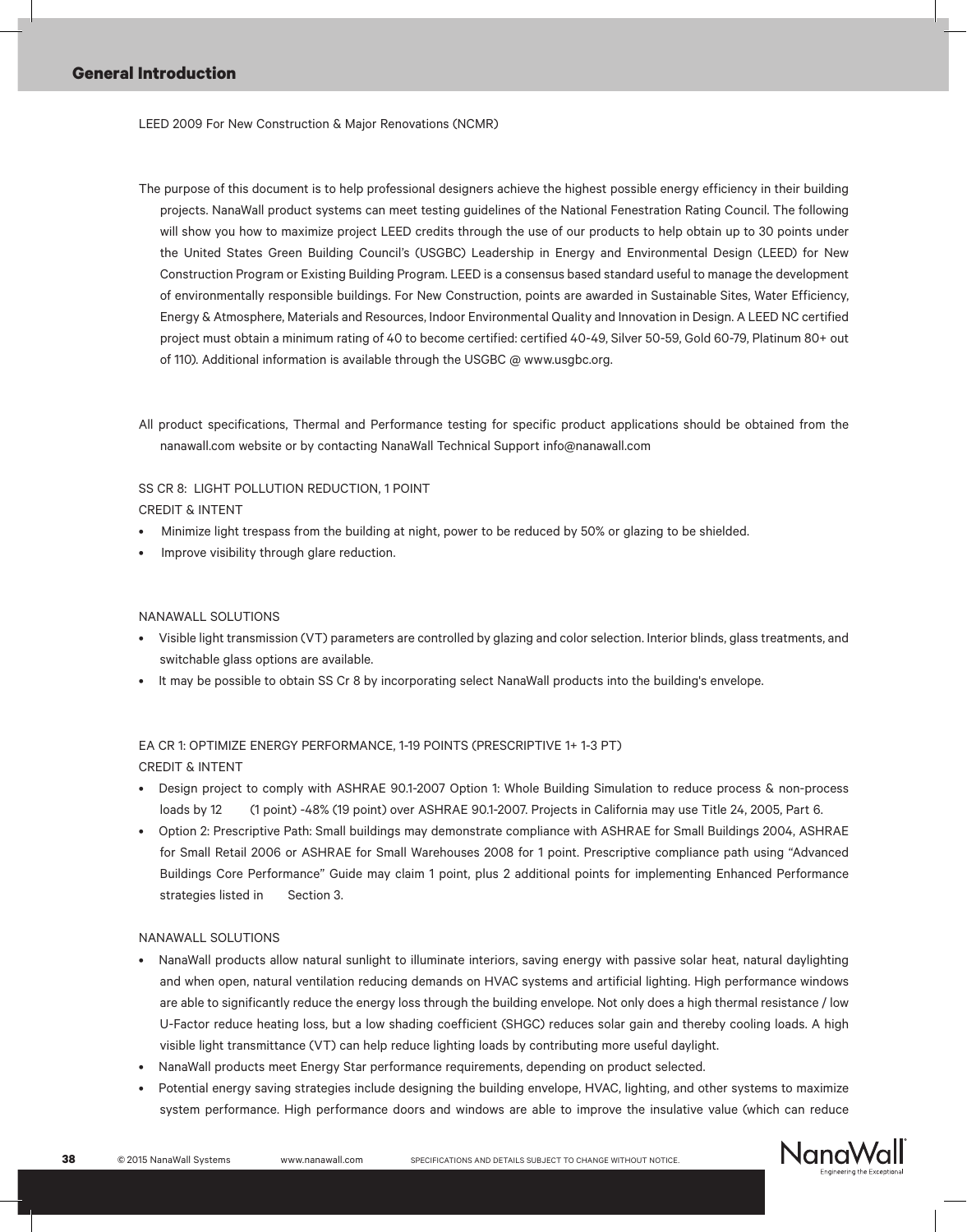energy loss) of the building envelope. Low solar heat gain glazings, such as those used in NanaWall, reduce direct and indirect solar gain from the sun, thereby reducing air conditioning loads.

# MR CR 1.1: BUILDING REUSE—MAINTAIN EXISTING WALLS, FLOORS AND ROOF (1-2 points) CREDIT & INTENT

• To extend the life cycle of existing building stock, conserve resources, retain cultural resources, reduce waste and reduce environmental impacts of new buildings as they relate to materials manufacturing and transport.

### NANAWALL SOLUTIONS

• Existing NanaWall exterior wall systems, not demolished in a renovation project, are reused place.

MR CR 1.2: BUILDING REUSE—MAINTAIN INTERIOR NONSTRUCTURAL ELEMENTS (1 point) CREDIT & INTENT

• To extend the life cycle of existing building stock, conserve resources, retain cultural resources, reduce waste and reduce environmental impacts of new buildings as they relate to materials manufacturing and transport.

### NANAWALL SOLUTIONS

• Existing NanaWall interior wall systems, not demolished in a renovation project, are reused in place.

# MR CR 2.1 / 2.2: CONSTRUCTION WASTE MANAGEMENT (1 or 2 points) CREDIT & INTENT

• Divert construction waste/ recycle from landfills, 50% (1 point), 75% (2 points)

### NANAWALL SOLUTIONS

NanaWall cardboard shipping crates are made of 60% recycled material and are 100% recyclable.

MR CR 5.1, 2: REGIONAL MATERIALS (1 point for 10% value, 2 points for 20% value) CREDIT & INTENT:

• Provide materials that are manufacturer and extracted with a 500 mile (805 km) radius or the project.

# NANAWALL SOLUTIONS

NanaWall manufactures SL45, SL60, SL70, SL73 and HSW45 products in Richmond, CA 94801.

# MR CR 3: MATERIALS REUSE (1–2 points) CREDIT & INTENT

• To reuse building materials and products to reduce demand for virgin materials and reduce waste, thereby lessening impacts associated with the extraction and processing of virgin resources.

### NANAWALL SOLUTIONS

• NanaWall's components easily disassemble and reassemble to "Use as salvaged... or reused materials."

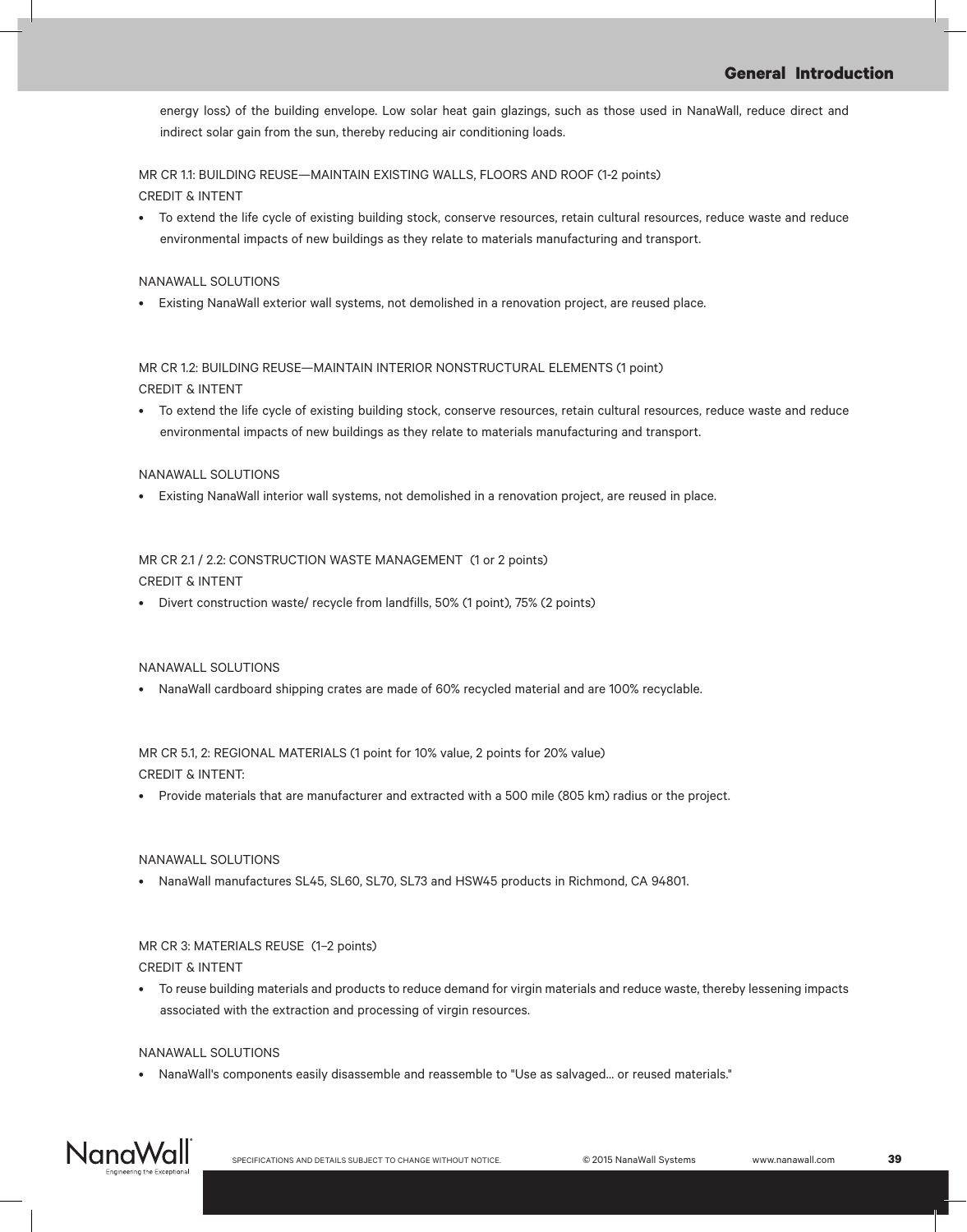MR CR 7: CERTIFIED WOOD, 1 point CREDIT & INTENT

• Provide 50% of the wood (based on cost) used on the project are certified in accordance with the USGBC Forest Certification Benchmark. Categories include: Governance, Forest Standard Substance, Chain of Custody & Labeling, and Accreditation & Certification.

### NANAWALL SOLUTIONS

Red Meranti, European Pine, Spruce and Oak are available as FSC certified wood. Depending on the wood selected, potential contributions include: forestry specialty conservation value, reforestation, timber procurement, economic viability, training and research. NanaWall/Solarlux holds FSC Chain of Custody Certification (certificate SGS-COC-008117). Although not eligible for LEED 2009 credit, NanaWall's Douglas Fir wood holds PEFC Chain of Custody Certification (certificate SGS/COC-1188). Both FSC and PEFC certified wood are documented from certified forest to the end user in a controlled "Chain of Custody" that has been independently verified for adherence to FSC/PEFC standards.

# IEQ CR 2: INCREASED VENTILATION (1 point)

CREDIT & INTENT

• Provide additional outdoor ventilation via mechanical or natural ventilation systems.

### NANAWALL SOLUTIONS

• NanaWall Operable Glass Walls can provide natural ventilation in its open state, assisting in the required natural ventilation to 90% of the occupied spaces per ASHRAE 62.1-2007.

## IEQ CR 8.1: DAYLIGHT AND VIEWS: DAYLIGHT (1 point)

CREDIT & INTENT

- • Provide for the building occupants a connection between indoor spaces and the outdoors through the introduction of daylight and views in 75% of the regularly occupied spaces.
- **Option 1: Simulation**
- Option 1: Prescriptive: Provide glare control devices or top lighting.

### NANAWALL SOLUTIONS

• NanaWall Operable Glass Walls provide a view for the entire wall, not just a small-framed window, creating more interior daylight. Strategies to consider include building orientation, increased building perimeter, and visible light transmittance (VT) increase as part of the window to floor area ratio (WFR) and use of high performance. NanaWall systems under 70% of the ceiling height qualify for Top-Lighting Zone under the Prescriptive Method.

# IEQ CR 8.2: DAYLIGHT AND VIEWS: VIEWS, 1 point

### CREDIT & INTENT

• Achieve direct line of sight to the outdoor environment via perimeter vision glazing between 30" and 90" above finish floor for building occupants in 90% of all regularly occupied spaces.

## NANAWALL SOLUTIONS

• NanaWall systems offer a full wall with exterior views when closed, and the flexibility to completely open for a direct/ interactive connection with the exterior environment.

ID CR 1: INNOVATION (1-5 points)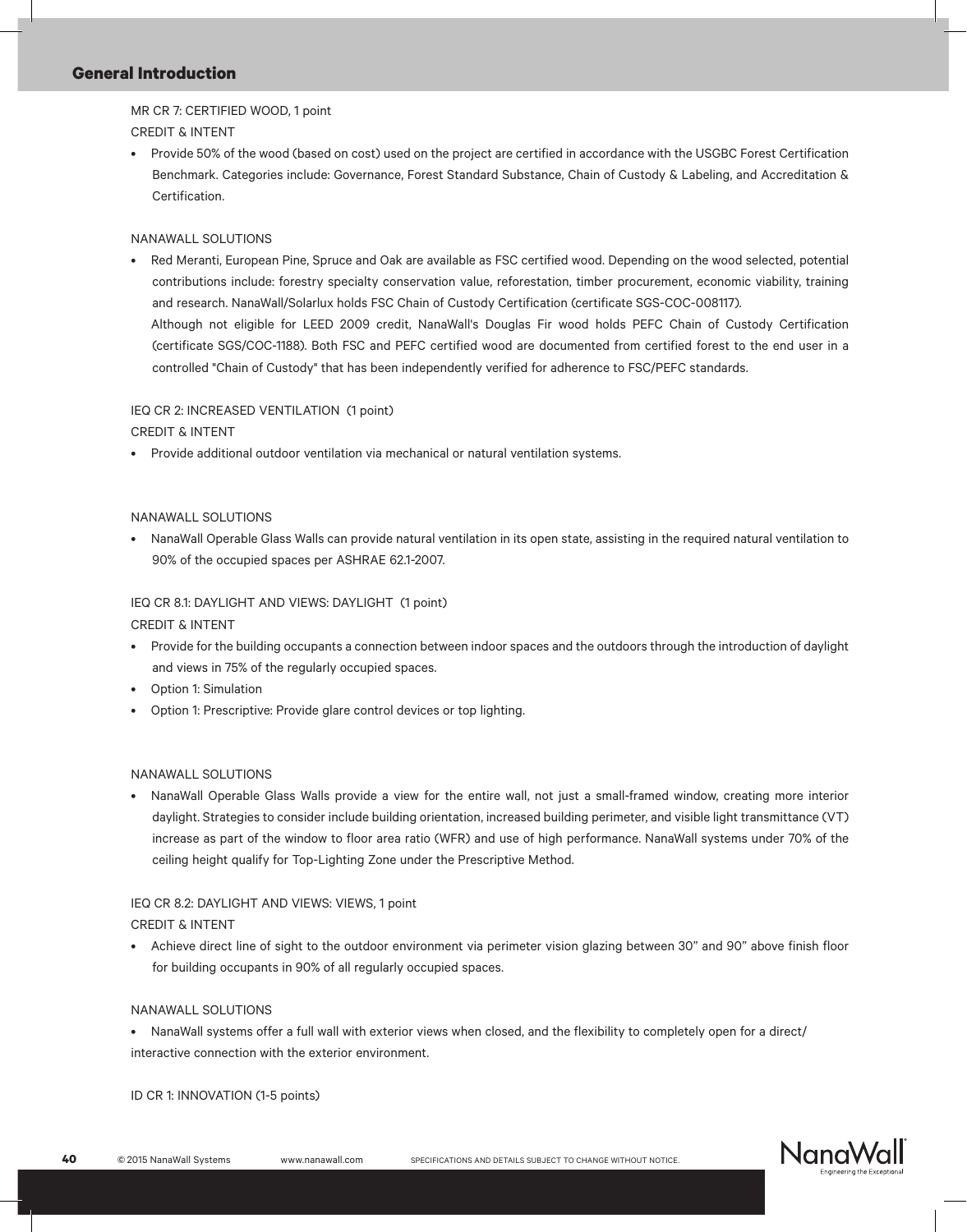#### CREDIT & INTENT

- • Exemplary energy performance, school as teaching tool, or integrations of sustainable features not included above.
- Path 1: Innovation in Design (1-5 points) Measurable environmental performance.
- • Path 2: Exemplary Performance (1-3 points) Exemplary Performance in existing category for the next higher incremental percentage.

### NANAWALL SOLUTIONS

- • NanaWall products not only exceed thermal performance at levels eligible for exemplary credit, but also provide innovative ways for operable glass walls that can provide increased ventilation, thermal comfort while decreasing the need for grid based power.
- • NanaWall Operable Glass Walls placed strategically can achieve daylighting in 80% of occupied spaces and may qualify for

### Exemplary Performance.

• NanaWall products allow the designer to create a smaller carbon footprint by using smaller square footage. The Operable glass wall allows the design of combination indoor-outdoor spaces divisions of classrooms into multiple spaces, enhanced acoustical performance, ventilation, thermal comfort and daylighting all in one product.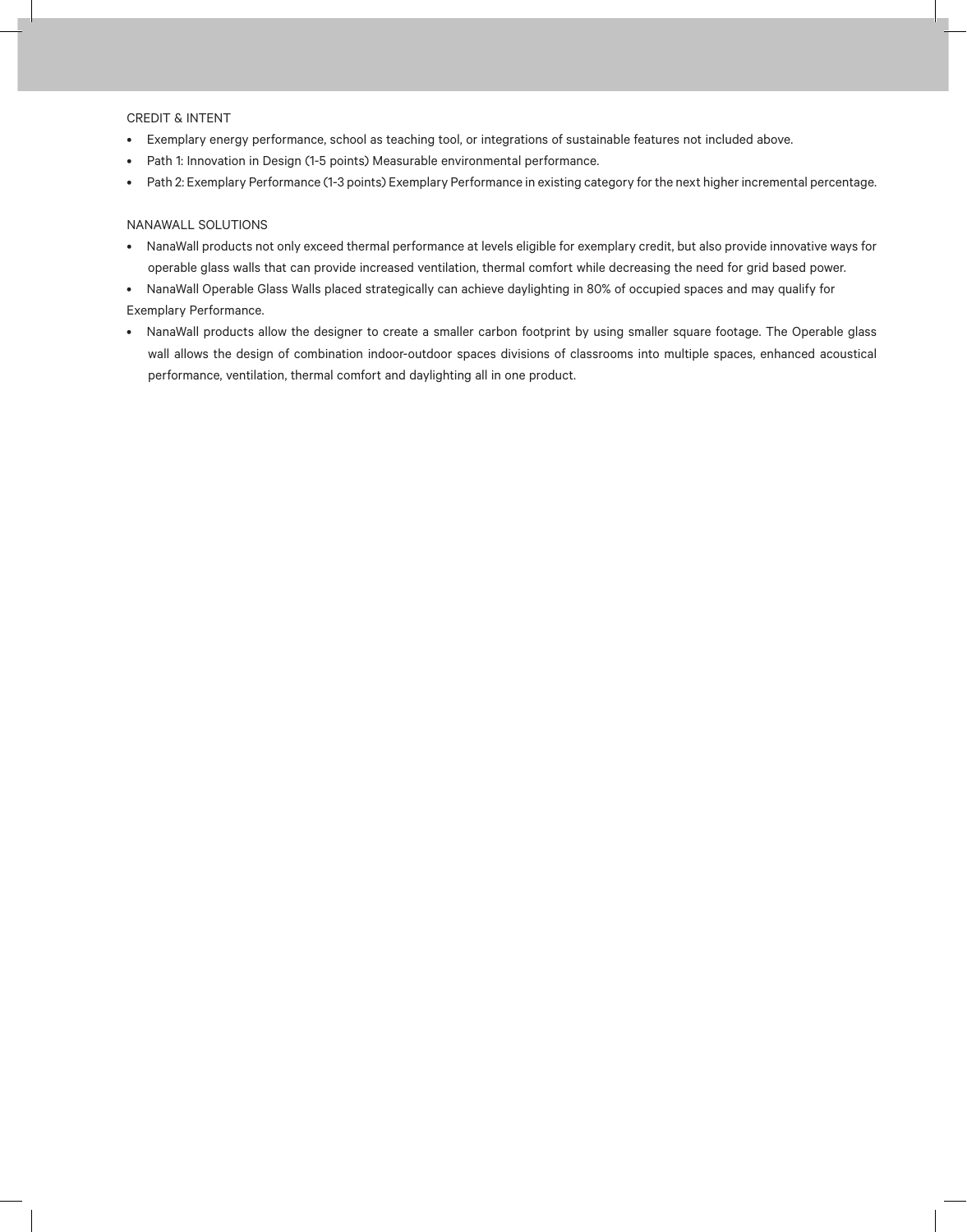LEED v 4 for BUILDING DESIGN AND CONSTRUCTION (BD&C)

BD&C - EA CR 2 : OPTIMIZE ENERGY PERFORMANCE (1–20 points) CREDIT & INTENT

•.To achieve increasing levels of energy performance beyond the prerequisite standard to reduce environmental and economic harms associated with excessive energy use.

NANAWALL SOLUTIONS

•.NanaWall systems using low U-factor designed double or triple IGU and thermally broken frames can provide significant energy performance.

BD&C - MR CR 1 : BUILDING LIFE-CYCLE IMPACT REDUCTION OPTION 3 - BUILDING AND MATERIAL REUSE (1–4 points BD&C, 1-5 points Core and Shell) CREDIT & INTENT •. To encourage adaptive reuse and optimize the environmental performance of products and materials.

•.Option 3: Reuse or salvage building materials from off site or on site as a percentage of the surface area.

NANAWALL SOLUTIONS •NanaWall systems can be easily disassembled for salvage and reuse.

BD&C - EQ CR 7 : DAYLIGHT (1–3 points) CREDIT & INTENT •.To connect building occupants with the outdoors, reinforce circadian rhythms, and reduce the use of electrical lighting by introducing daylight into the space.

NANAWALL SOLUTIONS •NanaWall glass wall assembly borrowed light brings daylight deeper into the floor plate.

BD&C - EQ CR 8 : QUALITY VIEWS (1–2 points) CREDIT & INTENT •.To give building occupants a connection to the natural outdoor environment by providing quality views.

NANAWALL SOLUTIONS •NanaWall glass wall assemblies provide direct outdoor lines of sight.

BD&C - EQ CR 9 : ACOUSTIC PERFORMANCE (1–2 points) CREDIT & INTENT •.To provide workspaces and classrooms that promote occupants' well being, productivity, and communications through effective acoustic design.

NANAWALL SOLUTIONS

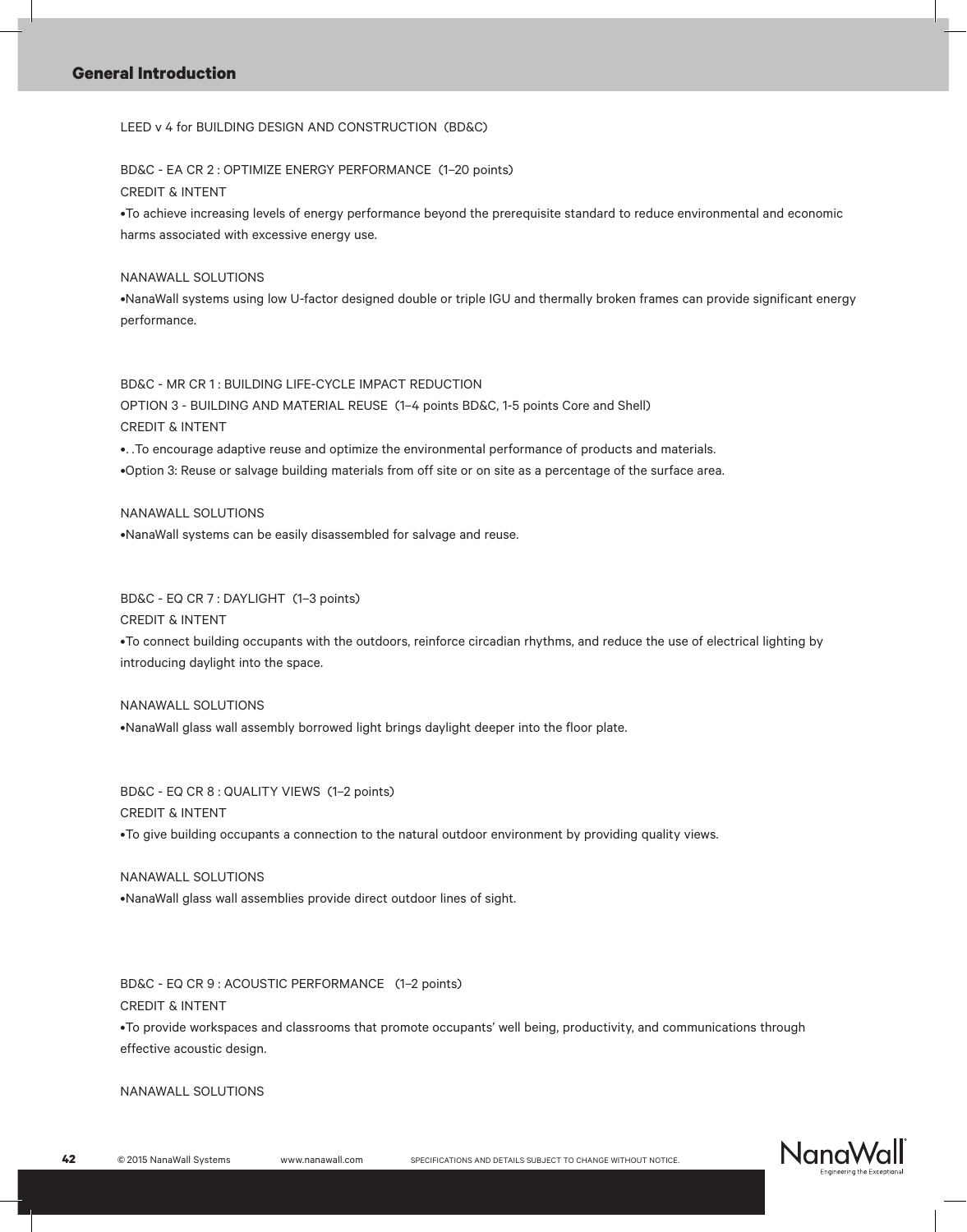•.NanaWall Operable Glass Wall SL60, SL70 and SL80/81, with specialty laminated insulated glazing can achieve an STC rating of up to 43 and an OITC rating of 32. They are sealed/ weather-resistant suitable for exterior use, but in interior applications can provide flexible classroom space and minimum sound transmission. HSW60 with specialty laminated insulated glazing can achieve an STC of up to 43. WD65 and SL45 with specialty glazing have an STC of 36-38. Designers can achieve the maximum threshold under Option 1: Using the methodology described in Standard S12.60-2002, achieve a maximum unoccupied background noise level in classrooms and other primary learning spaces.

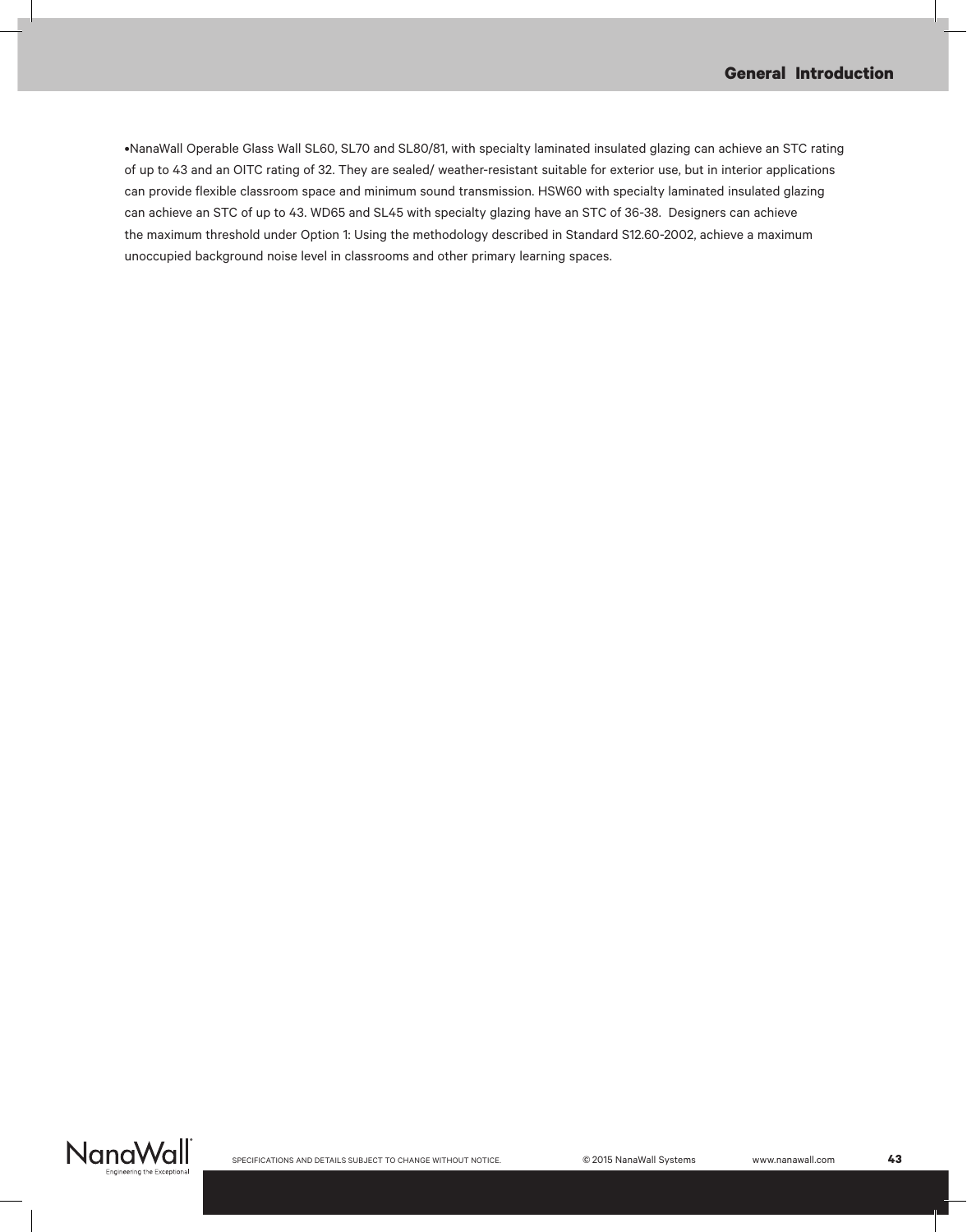LEED v 4 for INTERIOR DESIGN AND CONSTRUCTION (ID&C)

ID&C EA CR 2: OPTIMIZE ENERGY PERFORMANCE

- OPTION 2. PRESCRIPTIVE COMPLIANCE (1–16 points)

CREDIT & INTENT

•.To achieve increasing levels of energy performance beyond the prerequisite standard to reduce environmental and economic harms associated with excessive energy use.

•.Option 2 - Building Envelope, Glazing (2 points) : Comply with the recommendations in the appropriate ASHRAE 50% Advanced Energy Design Guide for all vertical fenestration.

### NANAWALL SOLUTIONS

•.Option 2 : NanaWall systems using low U-factor designed double or triple IGU glazing and thermally broken frames can provide significant energy performance that meet the Thermal Transmittance of U-0.65 and SHGC of 0.25 ASHRAE AEDG requirements.

ID&C - MR CR 1 : INTERIORS LIFE-CYCLE IMPACT REDUCTION

•OPTION 1 - INTERIORS REUSE (2 points) AND/OR •OPTION 3. DESIGN FOR FLEXIBILITY (1 point ID&C, 2 points Retail CI) CREDIT & INTENT

•. To encourage adaptive reuse and optimize the environmental performance of products and materials.

•Option 2 : Reuse or salvage interior nonstructural elements for at least 50% of the surface area.

•.Option 3: Design at least 50% of interior nonstructural walls, ceilings, and floors to be movable or demountable.

#### NANAWALL SOLUTIONS

•Option 2 : NanaWall systems can be easily disassembled for salvage and reuse.

•Option 3 : NanaWall provides moveable wall systems and systems that are demountable.

ID&C - EQ CR 7 : DAYLIGHT (1–3 points)

CREDIT & INTENT

•.To connect building occupants with the outdoors, reinforce circadian rhythms, and reduce the use of electrical lighting by introducing daylight into the space.

NANAWALL SOLUTIONS

•NanaWall glass wall assembly borrowed light brings daylight deeper into the floor plate.

ID&C - EQ CR 8 : QUALITY VIEWS (1–2 points) CREDIT & INTENT

•.To give building occupants a connection to the natural outdoor environment by providing quality views.

NANAWALL SOLUTIONS

•NanaWall glass wall assemblies provide direct outdoor lines of sight when used as borrowed lites.